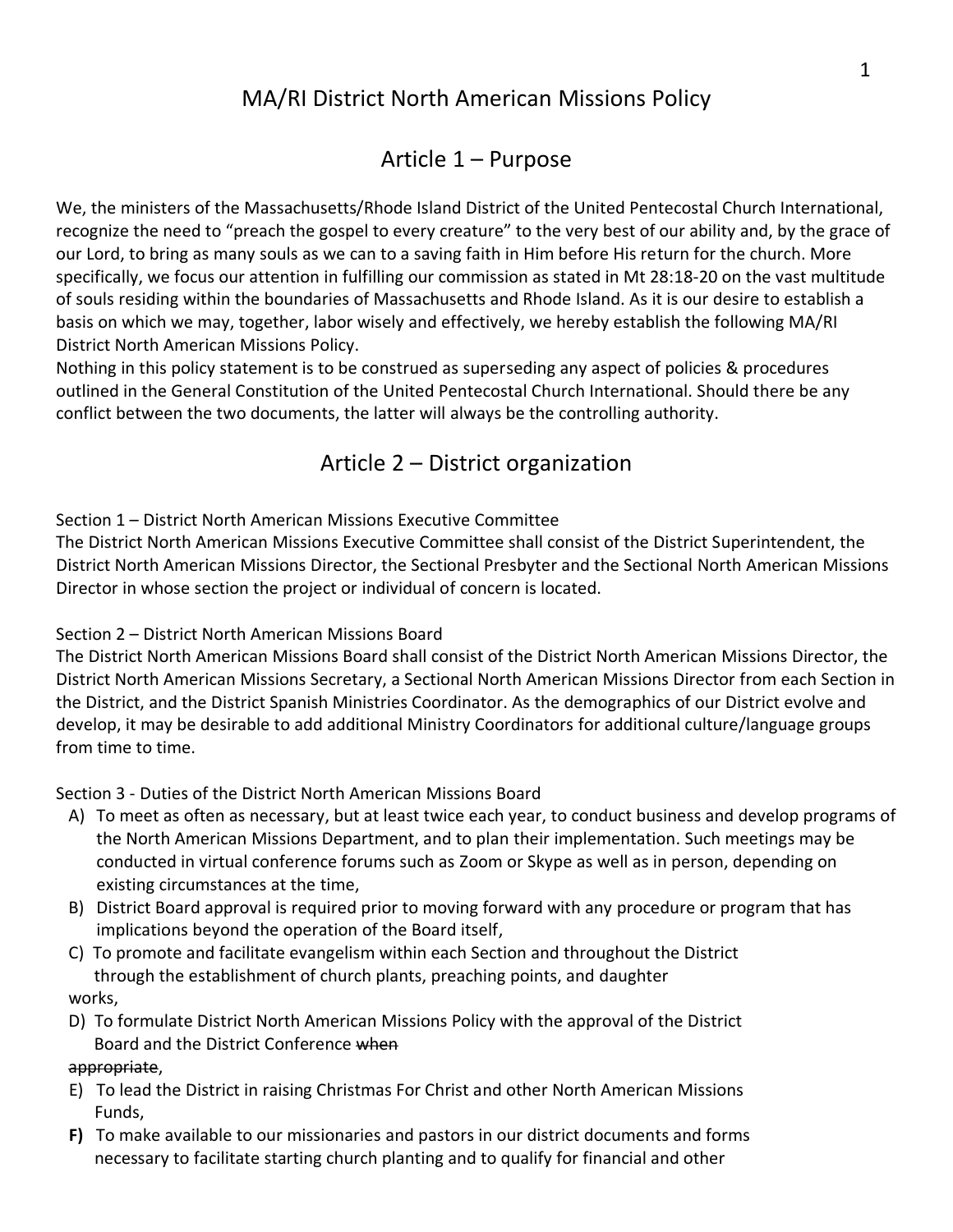## Article 3 – Funding

#### Section 1 – Purpose of Funding

 A) Monetary funds are needed to meet the operational expenses of the District North American Missions Board and to underwrite the development of North American missionaries from within our own ranks and to help make it possible for them to become missionaries in their own right. Funds are also needed to recruit and attract others from outside our District to come to establish new churches within our District.

#### Section 2 – Source of Funding

- A) These funds will come, primarily, from two sources our annual Christmas For Christ campaign and free will offerings from local churches. These funds are raised for the benefit of our missionaries in their efforts to plant and establish churches across our district. It is requested that every local church send in a monthly offering to help support the District North American Missions program. These may be designated for either a specific missionary or project, or for the Board's operational expenses (undesignated).
- B) All offerings should be sent directly to the District North American Missions Secretary or the District Secretary with clear instructions as to any designation. If such instructions are not given, or if they cannot be deciphered, they will be dispersed as the District North American Missions Board sees fit. All offerings will be dispersed faithfully as designated by the donor.

#### Section 3 – North American Missionary Assistance

**A)** These funds, given by the faithful saints across the MA/RI District for the benefit and support of our NAM Missionaries, are to be allocated by the District North American Missions Board subject to the approval of the District Board and disbursed in accordance with District Board and Centralized Bookkeeping Policy. The funds are to be used for the intended purpose – to strengthen the hands of missionary families committed to establishing self-governing churches in our district.

 Financial assistance is available to our North American Missionaries for needs such as personal or church emergencies, revival assistance, attending district meetings and conferences as funds are available at the discretion of the District North American Missions Board up to \$3,000.00 per year. Application for this assistance is to be made by written request or email request to the missionary's Sectional NAM Director, the District NAM Secretary, or the District NAM Director, who will promptly forward it to the other Board members for immediate consideration. Such request must include an explanation of the reason for the request, and must be justified by supplying receipts or other supporting documentation to the District NAM Board. In cases where the exact cost of a project is not known at the time of a request, a fair estimate is to accompany the request, and receipts are to be supplied after the project is completed. Any of the funds extended in advance not supported with receipts or documentation is to be returned. If receipts and documentation show a cost greater than the extended funds, the difference will be issued to the missionary.

- B) It is our desire to create an environment that is inviting to prospective Home missionaries. To that end, funds are available from the District NAM account to assist approved North American Missionaries in relocating to their chosen field of labor within our district. The Missionary receiving these funds may be either a couple moving in from outside our District, or a couple already living here. The amount available for a missionary couple shall not exceed \$4,000.00. Exceptions to that limit may be made at the discretion of the District Board, at the recommendation of the District North American Missions Board. The actual amount available will depend on funds available in the District North American Missions account.
- C) Financial assistance in any form will be available to missionaries only after they have completed and filed an Affiliation Form with the District NAM Board, to be forwarded to the District Board for review and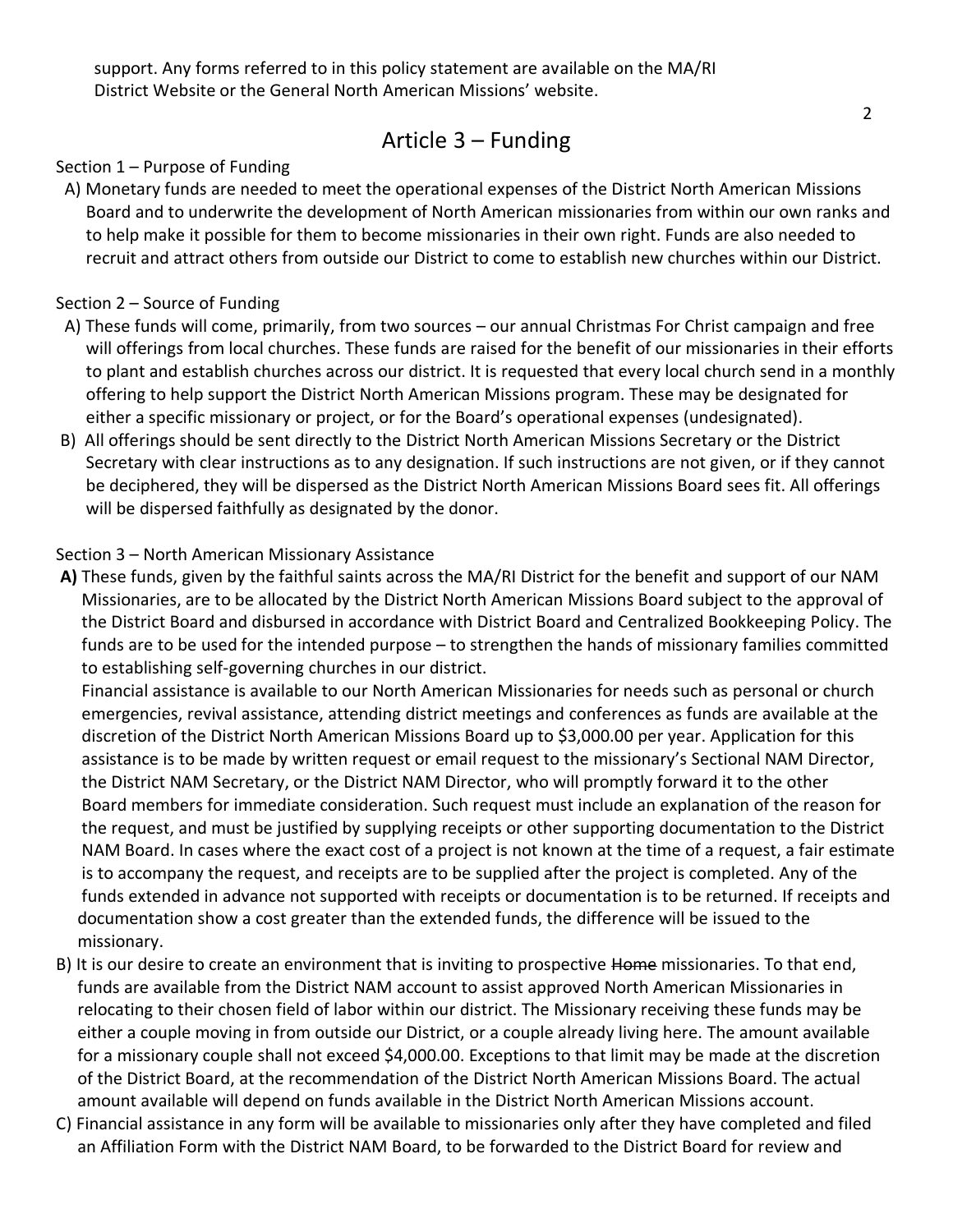forwarding to UPCI Church Administration.

D) As funds are available, District North American Missions will help with finances to enable our Missionaries  $\sim$  3

 to attend other meetings deemed to be supportive of their church planting efforts across our national fellowship. Such meetings may be instructional and afford training, or spiritually uplifting and encouraging (such as, but not limited to: Because of The Times, Winterfire, The Apostolic Conference, Landmark Conference, etc).

E) Attendance at the annual Methods For the Mission missionary retreat, or absence for good reason, is required in order to qualify for any district North American Missions funds. Any request to be excused from attending the retreat will be reviewed by the district North American Missions Executive Committee to determine if it's to be considered "good reason". Except in cases of unexpected, emergency situations, such requests should be submitted to the District North American Missions Board at least 30 days before the start date for Methods For the Mission retreat**.**

# Article 4 – Collection & Disbursement of North American Missions Funds

### Section 1 - Applicability of the General Constitution of the United Pentecostal Church, Int'l Those portions of the North American Missions Policy in the current General Constitution of the United Pentecostal Church, International that pertain to Raising, Holding, Allocation of Funds are incorporated into this Policy statement as if they were reprinted here in their entirety. (See Article 12, Section 14, Paras 5, 6, 7, General UPCI Constitution)

### Section 2 - Property Owned by Individuals

 No District North American Missions Funds shall be available for loan or grant for purchase or improvement of real property for which title of ownership is held in the name of an individual or individuals. Title of ownership must be held in the name of the local incorporated North American Missions church.

### Section 3 – Funds to be Dispersed as Designated

Any offerings received will be faithfully dispersed as the donor has designated.

## Article 5 – Preaching Points and Daughter Works

### Section 1 – Purpose

 In an effort to facilitate an environment of cooperation and effective use of available resources – both personnel and finances - the following policies are adopted. The primary purpose of these is to foster clear communication amongst the pastors of the MA/RI District by providing a structure by which all involved ministers will be informed of developments that could affect them in some way, while, at the same time, promoting the planting of new churches across our district. The goal is that these policies would accelerate the evangelization of our district, while not hindering the mission with overly burdensome requirements and procedures.

### Section 2 – Mother Church

 A Mother Church is defined as an established church that desires to develop men for ministry and evangelize neighborhoods, communities and/or cultures by starting Preaching Points and Daughter Congregations, and, ultimately, making new church plants possible.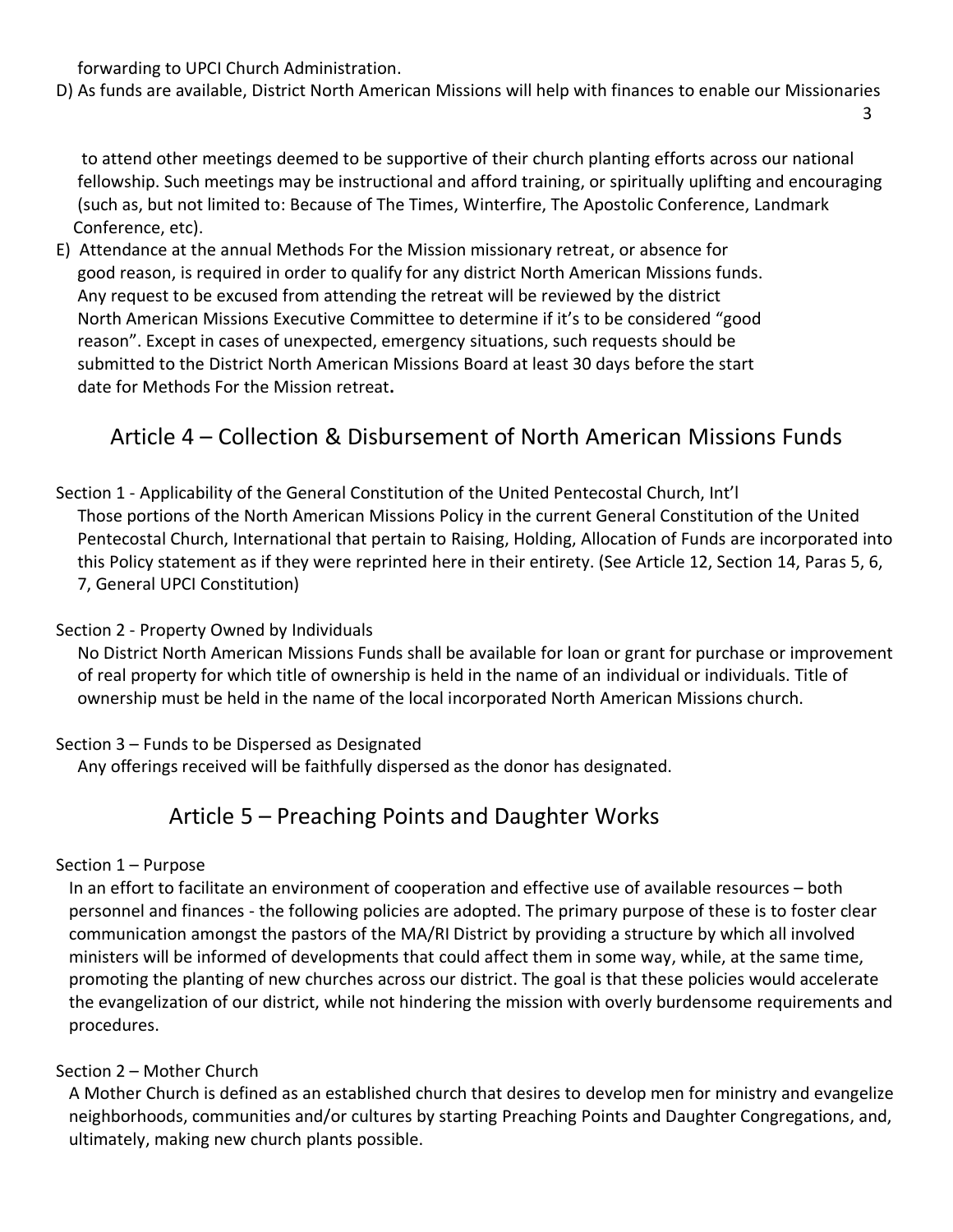A) A Preaching Point is defined as a regular service or meeting which is operated under the legal and

administrative oversight of the mother church, and is:

- 1. Distinct from the mother church as to location or language
- 2. Designed to reach people who are currently un-churched
- 3. Seen as a first step toward possibly starting a daughter work

 This definition of a Preaching Point does not include a church having a service in a prison, nursing home, jail, on a college or high school campus or in any other institutional setting.

- B) The timing by which a Preaching Point evolves into a daughter work is to be determined by the pastor of the Mother Church in consultation with the Preaching Point leadership.
- C) With approval of the District North American Missions Executive Committee, an existing church can establish a Preaching Point in any city or town. It is important that other nearby pastors are aware of the new work. Communication-with that Committee may be directly with any member of it. Preferably, initial communication will be with the Sectional NAM director. Approval is obtained by submitting a completed "Mother – Daughter Church/Preaching Point Application" to the District NAM Board, and District Board.
- D) In the event there is a United Pentecostal Church congregation in the city or town under consideration for the Preaching Point, the notice is to be given to the District Board and the pastor of any nearby church is to be advised.
- E) The existence of a Preaching Point in a city or town does not preclude another church from applying for approval to start another Preaching Point or Daughter Congregation in that city or town. It also does not preclude someone from applying for approval to start a new North American Mission church plant in that city or town.
- F) Preaching Points may be listed in the Directory of the United Pentecostal Church by submitting a completed "Request to List Preaching Point/Daughter Work in Directory" form. The completed form is to be submitted to the Sectional North American Missions Director for the section in which the Mother Church is located, or the District North American Missions Secretary or Director. It is, then, to be circulated amongst the District North American Missions Board for referral to the District Superintendent or District Secretary for signature and forwarding to UPCI Church Administration.

Section 4 - Daughter Congregation:

- A) A Daughter Congregation is a congregation which has met at least three months with at least one service a week apart from the Mother Church, whether at the same or a different location, and is the result of concerted efforts by an established Mother Church to plant a new congregation. A Daughter Congregation operates under the sole supervision of the pastor of the Mother Church. The Mother Church assumes all legal liability that may arise out of any actions or omissions of the Daughter Congregation, its leaders or its members. The daughter work is a ministry of the mother church, and as such it functions under the incorporation, bylaws, tax-exempt status, and affiliation of the mother church. The Mother Church pastor, alone, is responsible for the development of the Daughter Congregation and is answerable to the District Board in regards to any of its activities or the conduct of its leadership.
- B) A Daughter Congregation effort may be listed in the UPCI Directory with the approval of the District North America Missions Executive Committee or the District Board. The same procedure used to have a Preaching Point listed in the Directory applies to having a Daughter Work listed using the same form, "Request to List Preaching Point/Daughter Work in Directory".

 A pastor desiring to establish a Daughter Congregation is to submit a completed "Mother–Daughter Church/Preaching Point Application" to the District NAM Board for review and submission to the district NAM Executive Committee. The appropriate Sectional Presbyter(s) will make sure neighboring pastors are aware of the new effort. The Mother Church pastor should receive a response within 30 days.

4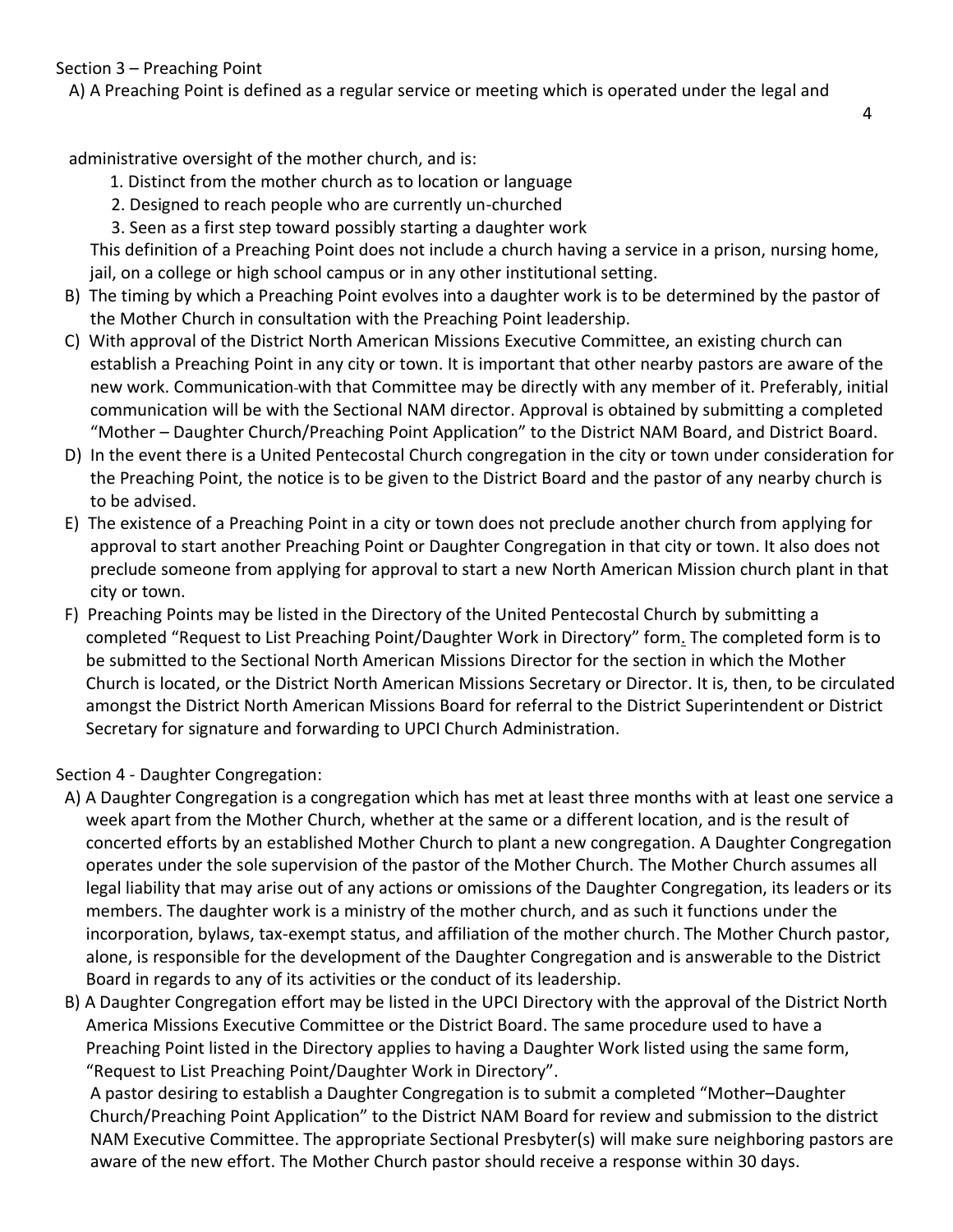D**)** In the event there is a United Pentecostal Church congregation in the city or town under consideration for the Daughter Church, the approval of the District Board is required.

the contract of the contract of the contract of the contract of the contract of the contract of the contract o

- E) The Mother Church assumes full financial responsibility for the Daughter Congregation. No financial assistance shall be available to the Daughter Congregation from either District or National funds until the Daughter Congregation becomes a self-governing North American Missions United Pentecostal Church. Until that time, the Daughter Congregation is considered strictly to be an outreach ministry of the Mother Church. The Daughter Congregation shall not solicit funds from any church other than the Mother Church.
- F) Any change in status of the Daughter Congregation (to a North American Missions church, for example) is to be undertaken at the discretion of the pastor of the Mother Church, and the District Board will accept an application for any such change only if it bears that pastor's signature.
- G) The existence of a Daughter Congregation in a community will not prevent the start of a North American Missions church in that community. Should a North American Missionary apply to start a church in a community where a Daughter Congregation exists, the Mother Church will be given opportunity to apply for North American Missions status for the Daughter Congregation. Final review and approval of one or both of these applications is to be made by the District Board, with recommendations received from the District North American Missions Board.
- H) Should the pastor of the Mother Church choose not to apply for Home Missions status for the Daughter Congregation, and should a North American Missionary come to the community and start a North American Missions church, the Mother Church will still have the opportunity to apply for North American Missions status for the Daughter Congregation when the pastor feels it is appropriate to do so.
- I) If the Daughter Congregation is located in a section other than that in which the Mother Church is located, for administrative purposes the leader of the Daughter Congregation will be under the jurisdiction of the presbyter of the section in which the Mother Church is located. If the leader of the Daughter Congregation is qualified to vote, he will vote as a member of the section in which the Mother Church is located.
- J) As much as possible, the leader of the Daughter Congregation and its members are encouraged to participate in functions occurring within the section in which the Daughter Congregation is located.
- K) Should the Mother Church choose to end a Daughter Congregation effort, the pastor of the Mother Church is to notify his Sectional North American Missions Director or his Presbyter as soon as possible. That Presbyter is to notify the North American Missions Director, or Secretary, of the closure, as well as the full District Board.
- L) The pastor of the Mother Church shall strive to develop and maintain positive ethical relationships with surrounding advising another pastor of attendance at any service of the daughter work by a member of his/her congregation.

# Article 6 - The North American Missionary

### Section 1 – General

 Few areas of ministry are more trying and stressful than that of the North American Missionary committed to a new church plant. It is understood that Massachusetts and Rhode Island can be fields of evangelism that require much faith, prayer, persistence, and sheer determination. Raising up a new work can be stretching for an individual's, and the family's, emotional state of mind. As such, it is expected that the applicant**s** have carefully sought the Lord in prayer and fasting, and come with an assurance that God has called them to this effort. It is strongly recommended that the applicant**s** have a network of friends and ministers who are available to link with them in prayer, and to listen and encourage them, and their children.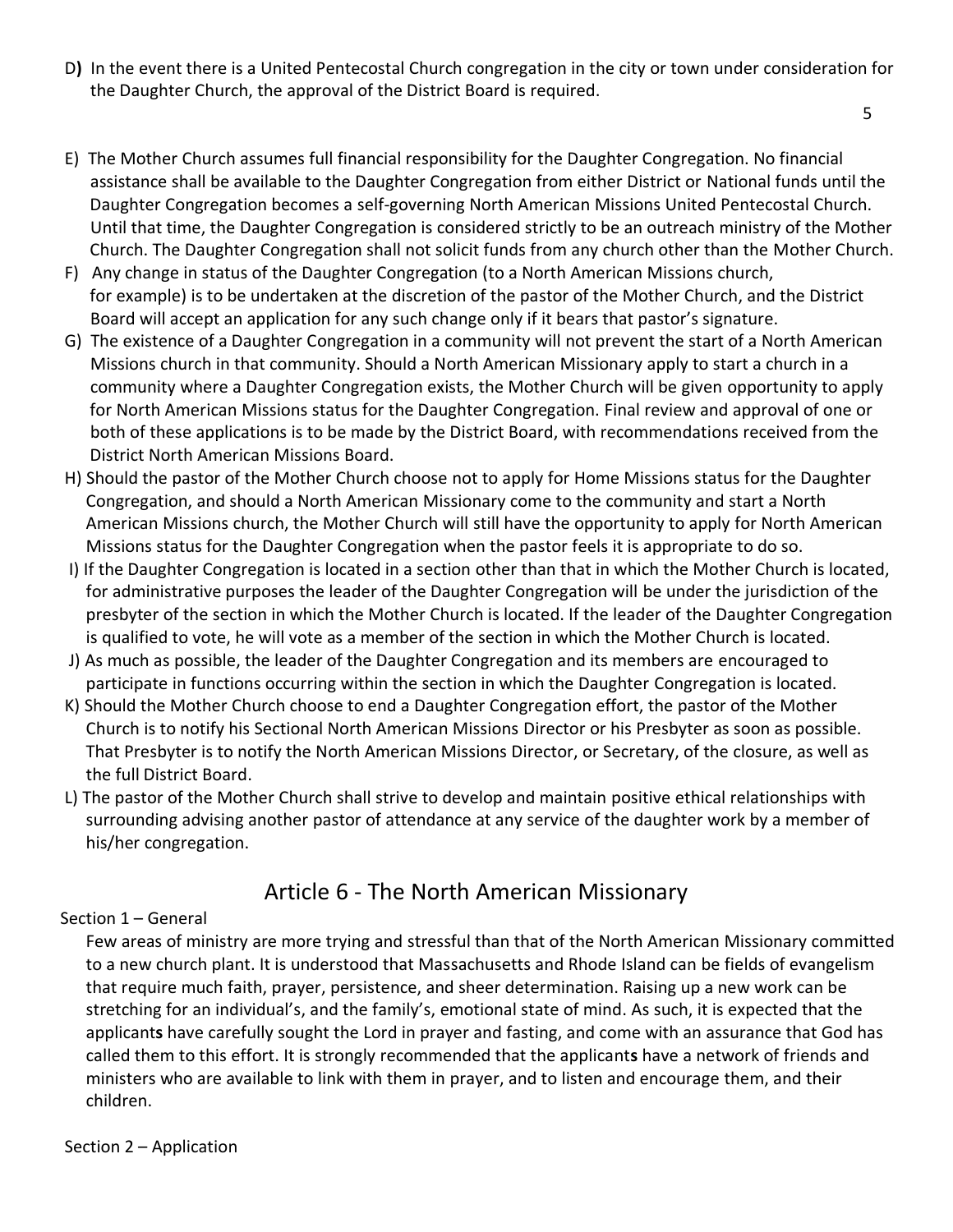Any minister seeking North American Missions status is to complete an application and submit it to his/her pastor, for approval and referral to the District North American Missions Director for review and action by

6

 the full District North American Missions Board, and referral to the District Board. Such application must be accompanied by a fully completed Affiliation Form. Upon approval of both these bodies, the minister will be invited to begin a ministry towards a church plant in the district. There are additional requirements should the missionary desire financial support through Christmas For Christ – see the North American Missions Policy of the General Constitution of the United Pentecostal Church, Int'l.

Section 3 – establishing the church as a self-governing church:

- Select members of the Board of Directors
- Prepare and file Articles of Incorporation with the Secretary of State
- Complete Application for Affiliation with the United Pentecostal Church
- Prepare church bylaws adopt sample bylaws in the manual of the UPCI, or amend those as needed to suit the church vision, to be submitted to the NAM board and to the district board with the affiliation form and application for approval. If the sample bylaws in the UPCI Manual are adopted, they do not need to be submitted with the Affiliation form.

## Section 4 – Missionary Qualifications

Certain qualifications will pertain to all applicants:

- A) Must hold license with the UPCI. This applies to any missionary whether the plant is a fresh work, or the expansion of a Daughter Congregation or Preaching Point.
- B) Must have demonstrated a burden for souls by having been involved in soul winning activity, and having been a soul winner, as attested to by his pastor and others shown as references in the application.
- C) Must agree to abide by the various policies of the MA/RI District.
- D) Must agree to work in Christian harmony and cooperation with the other ministers in the district, and most especially with those in the general vicinity of his church plant. It is expected that such an attitude will be demonstrated in the relationships between the applicant and the ministers of his present district.
- E) The applicant's personal business affairs and personal relationships within his family must be in alignment with Biblical directives.
- F) The Missionary is to be fully familiar with the North American Missions Policy as stated in the General Constitution of the United Pentecostal Church, Int'l. That Policy is incorporated into this Policy as if reprinted here in its entirety. Nothing in this Policy shall supersede anything in that General Constitution.

## Section 5 – Change in Status

 Should the North American Missionary desire to change status in any way (e.g. terminate the work, assume a pastorate, leave the district, etc), notification is to be given to any member of the District North American Missions Board or the District Board so the decision and its repercussions can be discussed. The decision should have already been discussed with the missionary's pastor.

## Section 6 – Missionary Development

 In order to see our Missionaries encouraged to the accomplishment of their mission, to equip them with useful information and spiritual refreshment through fellowship with other